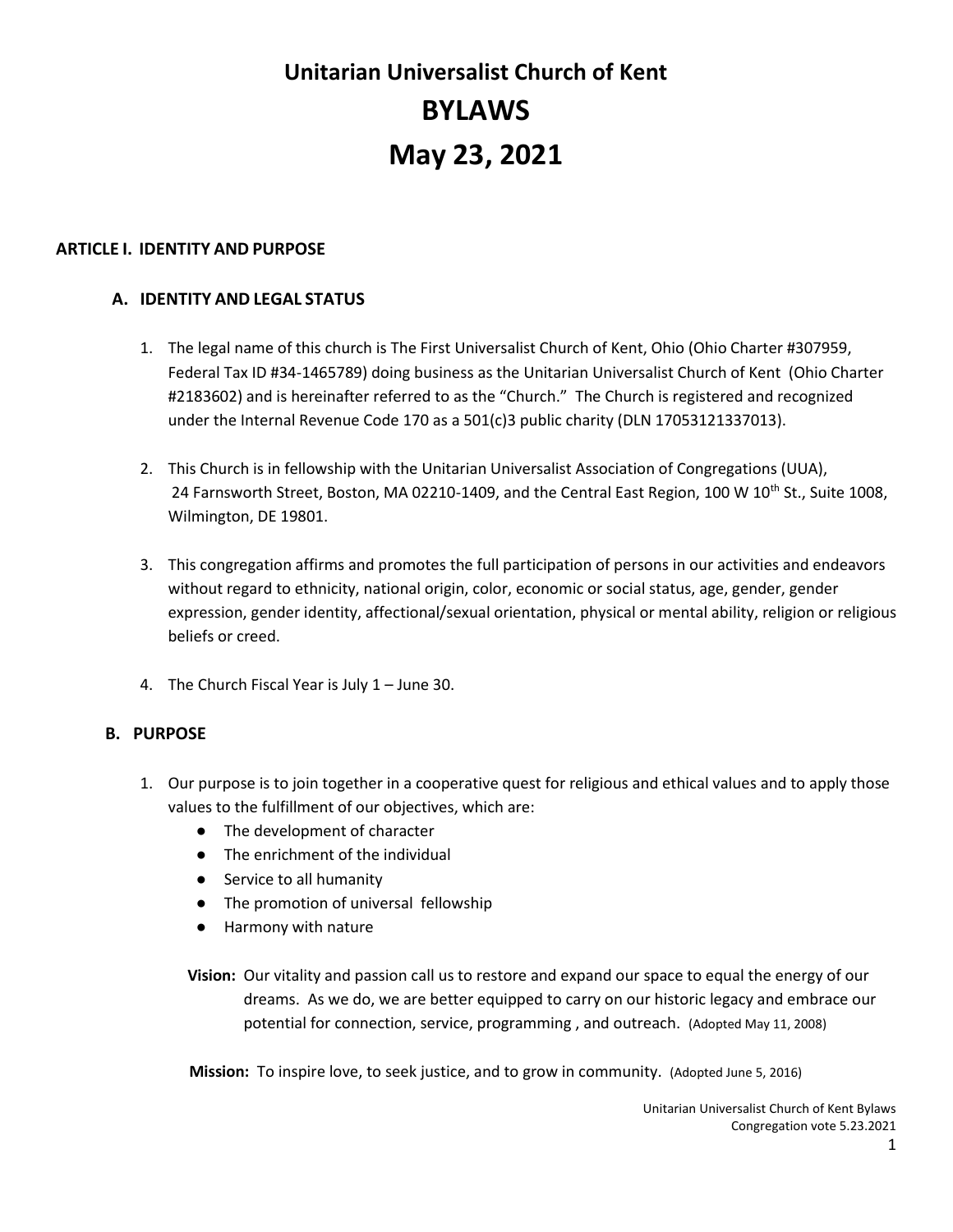**Covenant:** We affirm that each life has brilliance and, when joined with others in joyful community, has the power to transform. We pledge ourselves and our resources to this journey.

> This covenant inspires and challenges us to dwell together in right relationship. We promise to extend hospitality, nurture community for all ages, encourage spiritual growth, honor diversity, and practice kindness. (Adopted May 11, 2008)

- 2. The seven Principles of the Unitarian Universalist Association grew out of the grassroots of our communities, were affirmed democratically, and are part of who we are. We covenant to affirm and promote:
	- The inherent worth and dignity of every person
	- Justice, equity, and compassion in human relations
	- Acceptance of one another and encouragement to spiritual growth in our congregations
	- A free and responsible search for truth and meaning
	- The right of conscience and the use of the democratic process within our congregations and in society at large
	- The goal of world community with peace, liberty, and justice for all
	- Respect for the interdependent web of all existence of which we are a part
- 3. We also share a "living tradition" of wisdom and spirituality, drawn from many sources:
	- Direct experience of that transcending mystery and wonder, affirmed in all cultures, which moves us to a renewal of the spirit and an openness to the forces which create and uphold life
	- Words and deeds of prophetic women and men which challenge us to confront powers and structures of evil with justice, compassion, and the transforming power of love
	- Wisdom from the world's religions which inspires us in our ethical and spiritual lives
	- Jewish and Christian teachings which call us to respond to God's love by loving our neighbors as ourselves
	- Humanist teachings which counsel us to heed the guidance of reason and the results of science and warn us against idolatries of the mind and spirit
	- Spiritual teachings of earth-centered traditions which celebrate the sacred circle of life and instruct us to live in harmony with the rhythms of nature

# **ARTICLE II. MEMBERSHIP AND MEETINGS**

This Church is a welcoming and inclusive community. Membership is open to all who are in sympathy with the Principles and Purposes of the Unitarian Universalist Association and the Church Mission and Vision and who live in alignment with the Church Covenant.

# **A. ACTIVE MEMBERSHIP**

- 1. **Definition.** An Active Member is a person who:
	- Is at least fourteen years of age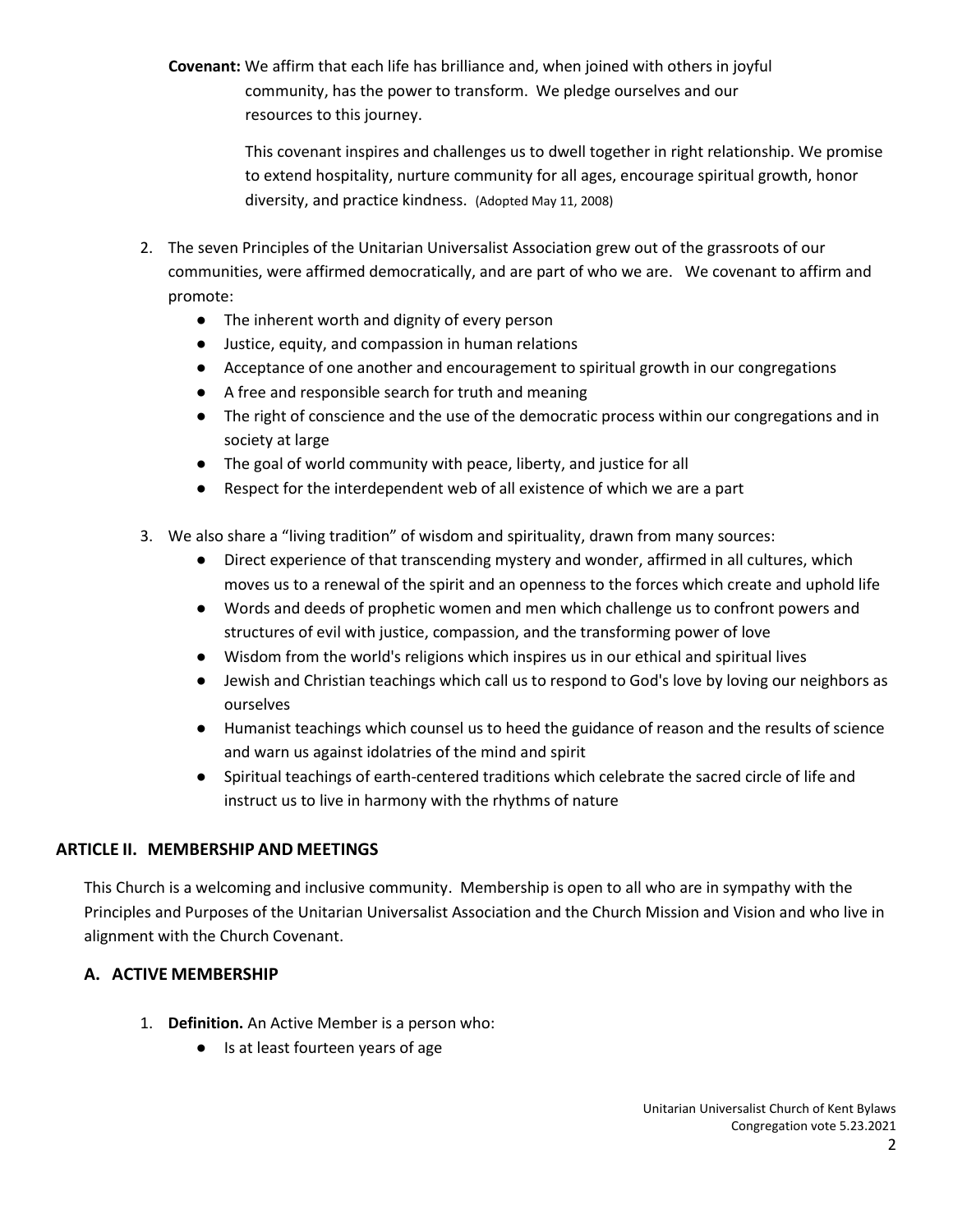- Has signed a declaration to become a member in the presence of the Minister, a member of the Board of Trustees, or a member of the Membership Committee. The date of the declaration is the official date of beginning Active Membership.
- Has made an identifiable financial contribution in support of the most recently completed fiscal year.
	- o New Members must have made an identifiable financial contribution in the current fiscal year.
- Is actively involved in the Church
- May withdraw membership by notifying the Minister or Membership Committee
- 2. **Rights.** An Active Member may:
	- Vote on Church matters four weeks after becoming an Active Member
	- Hold an elected position one year after becoming an Active Member
	- Hold an appointed position one year after becoming an Active Member
	- Serve on committees
	- Chair committees/action teams one year after becoming an Active Member
- 3. **Restrictions.** An Active Member may not:
	- Speak or act on behalf of, or in representation of, the Church without approval from the appropriate body (e.g. Board, MET, and/or Congregational Vote).

# **B. TERMINATION OF MEMBERSHIP**

- 1. **Termination by the Board.** If an Active Member's actions are harmful and/or threatening to the Church and/or the Congregation, that individual's membership may be terminated by a two-thirds vote of the Board, following consultation with the Minister and the appropriate Committee Chair (e.g. Membership Committee, Ministry Executive Team, Committee on Shared Ministry, Religious Education).
- 2. **Appeal of Termination.** A person who disagrees with the Board decision to terminate membership may appeal that decision by writing a letter to the Board. The person might appeal on the basis of a change in circumstances that had previously led to threatening and/or harmful behavior. Membership may be reinstated by an affirmative two-thirds vote of the Board in consultation with the Minister and appropriate Church leadership.

# **C. MEETINGS OF THE MEMBERSHIP**

# **1. ANNUAL MEETING**

- The Church will hold an Annual Meeting of its Membership in May or June to:
	- o Elect Leadership, on a staggered basis, to three-year terms for the upcoming fiscal year:
		- Board Trustees
		- Financial Secretaries and Alternate(s)
		- Leadership Development Committee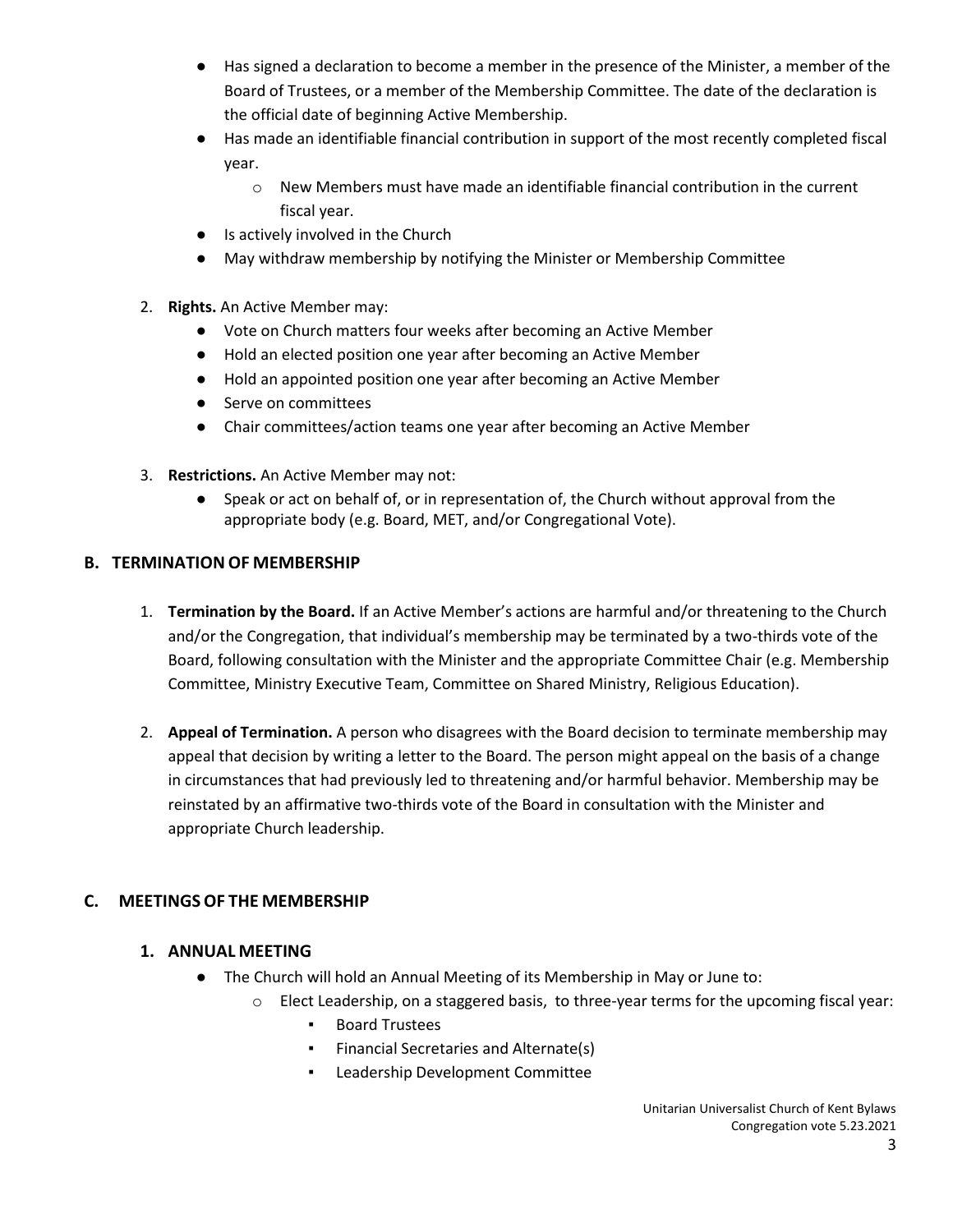- Endowment Committee
- o Approve an Operating Budget for the coming fiscal year
- o Approve Board-endorsed changes to the Bylaws
- o Transact other business which may properly come to the Annual Meeting
- The Moderator will ensure the meeting date and materials are publicized through the Church Office through regular communication channels.
	- o Thirty days prior to the meeting date

## **2. SPECIAL MEETINGS**

- Either the Board or ten percent of the Active Members (based upon the most recent UUA membership certification) who have signed a petition may request a Special Meeting of the Active Membership for various purposes, including:
	- $\circ$  To discuss and/or vote on issue(s) of significant gravity
	- o To approve Board-endorsed changes to the Bylaws
- Petition must be submitted to the Moderator for certification prior to the meeting notice.
- The Moderator will ensure the meeting date and materials are publicized through the Church Office through regular communication channels .
	- o Fourteen days prior to the meeting date

# **3. EMERGENCY MEETINGS**

The Board may call an Emergency Meeting of the Active Members.

- The Moderator will ensure the meeting date and materials are publicized through the Church Office through regular communication channels .
	- o Seven days prior to the meeting date.

# <span id="page-3-0"></span>**4. SPECIAL MEETING FOR THE DISMISSAL OF A MINISTER**

- Either the Board or ten percent of the Active Members (based upon the most recent UUA membership certification) who have signed a petition may request a meeting of the Active Membership for the Dismissal of a Minister.
	- o Petition must be submitted to the Moderator for certification prior to the meeting
	- o The Minister and Committee on Ministry must be informed of the intent to call a meeting for a dismissal.
- The Moderator will ensure the meeting date and materials are publicized through the Church Office through regular communication channels .
	- o Thirty days prior to the meeting date
	- o Held only September through June.
	- o Not be conducted more than twice in any fiscal year.

# **5. QUORUM**

The Quorum for most meetings of the membership is twenty-five percent of the Active Members, based on the most recent UUA certification.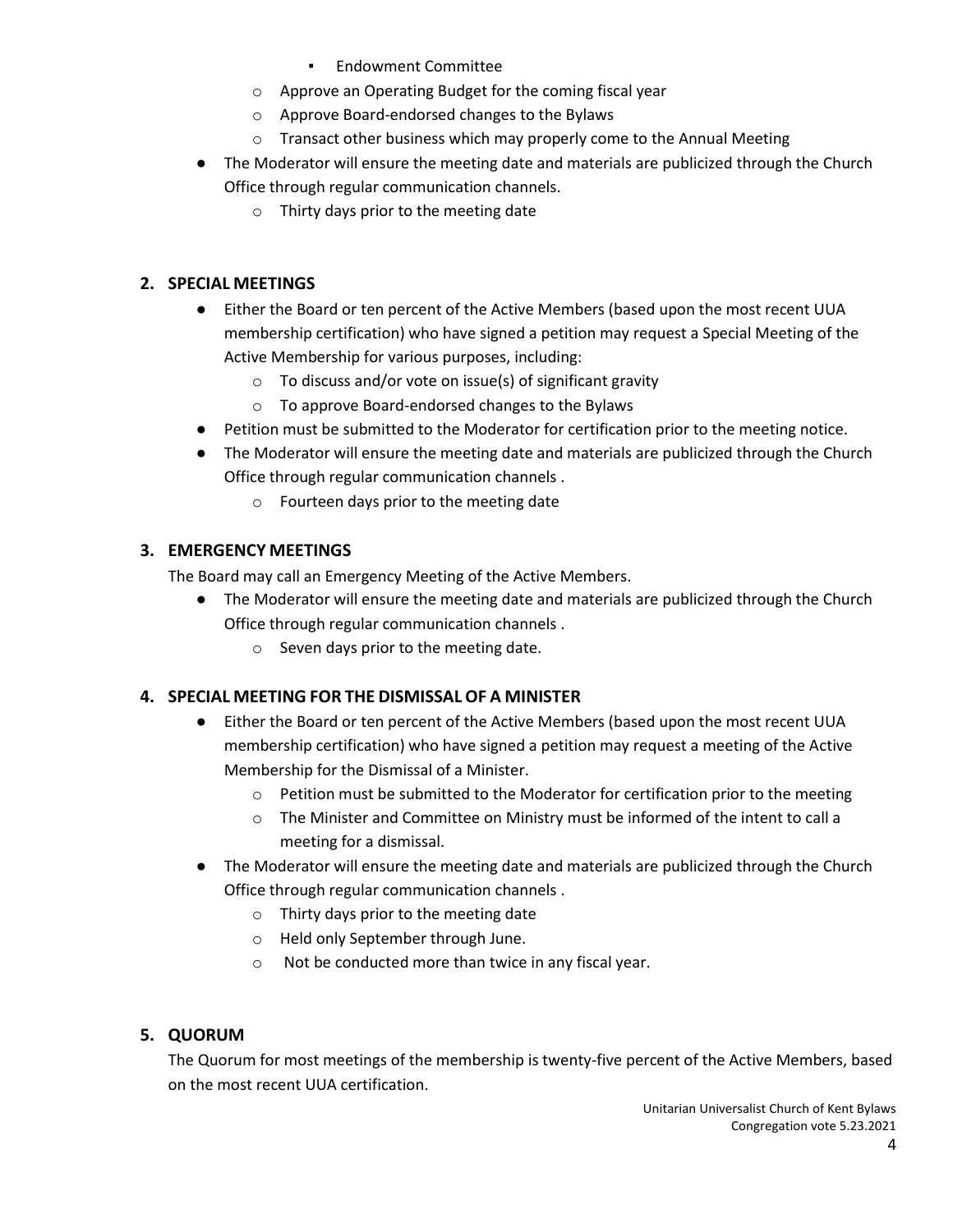The quorum for a meeting to dismiss a minister is fifty percent of the Active Members.

# **6. VOTING OF THE ACTIVE MEMBERSHIP**

Only eligible Active Members may vote by attendance at a meeting or by submitting Absentee Ballots.

- A list of eligible voters will be made available
	- o Ten days prior to an Annual or Special Meeting
	- o Five days prior to an Emergency Meeting
- A minority of forty percent is required for dismissal of a minister.
- A simple majority of fifty-one percent is required for:
	- o Elections
		- Board Trustees
		- Financial Secretaries and Alternate(s)
		- Endowment Committee
		- Leadership Development Committee
		- Ministerial Search Committee (on an as-needed basis)
	- o Approval of a Commissioned Lay Leader
	- o Approval of the Operating Budget
	- o Approval of Bylaws revisions
- A super-majority of seventy-five percent is required for:
	- $\circ$  Statement of Conscience<sup>1</sup>
	- o Acquisition or disposal of real property
		- Dissolution of the Church
- A super-majority of eighty-five percent is required for:
	- o Calling a Minister
	- o Approving an Affiliated Community Minister
	- o Designating an Emeritus Minister
	- o Approval of Congregational Resolutions
		- Congregational Resolutions must follow Special Meeting procedures.
		- Those who cast ballots for the minority position may, at their discretion, submit a statement to be included in the meeting minutes.
- Proxy voting is prohibited.
- Absentee Ballot
	- o Only Active Members may vote by Absentee Ballot.
	- o Absentee Ballots must be obtained from the Church Office by request.
	- o Absentee Ballots must be submitted to the Moderator twenty-four hours prior to the Meeting.
	- o The Absentee Ballot vote tally shall be announced by the Moderator as part of the vote results.
		- In the event of significant amendment(s) to voting item(s), as determined by the Moderator, Absentee Ballots will not be counted.
	- o Absentee Ballots are not counted in determining a quorum.

 $1$  A public statement that exemplifies our commitment to justice, equity, and compassion.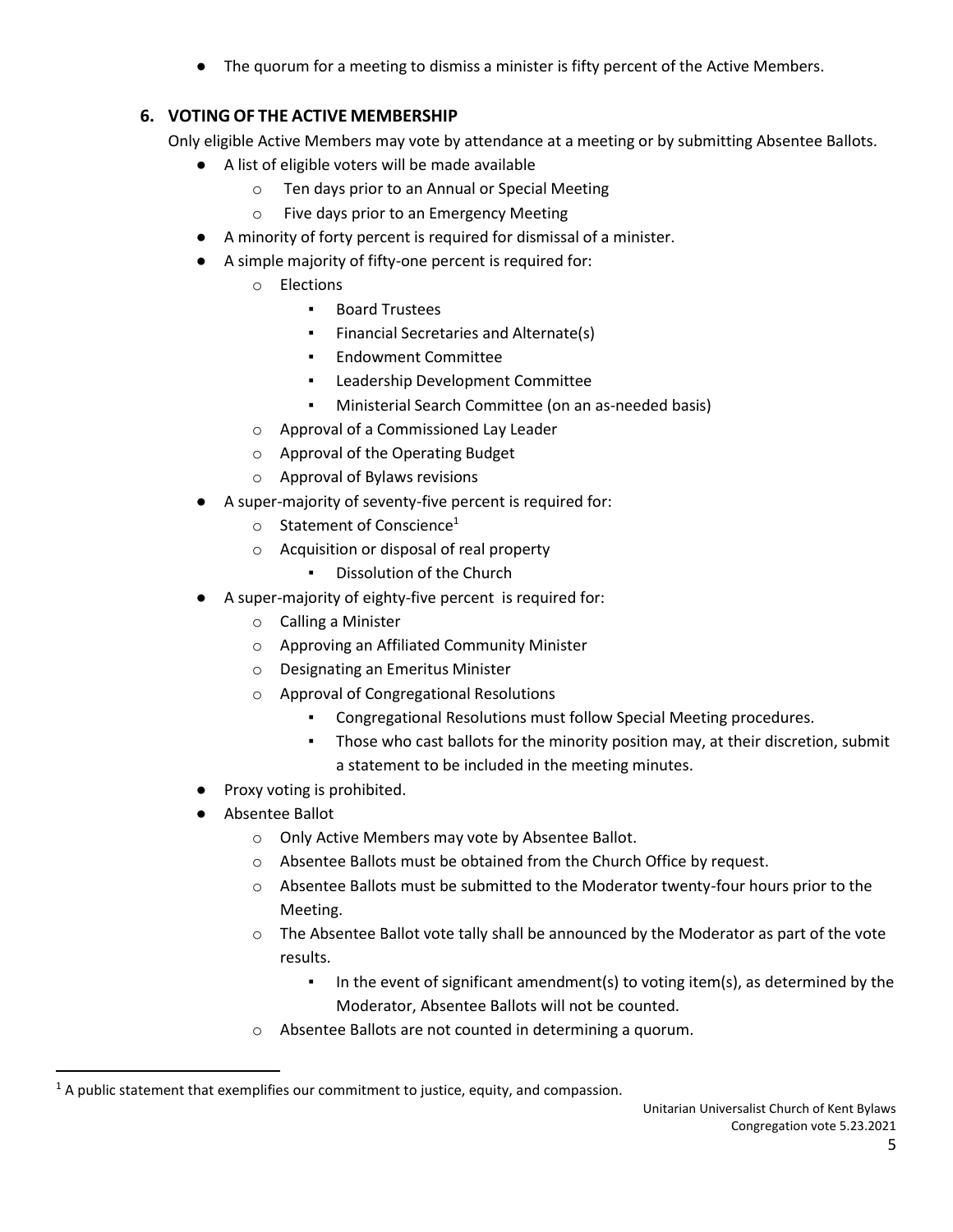## **ARTICLE III. GOVERNANCE - MISSION ARTICULATION**

## **A. CONGREGATIONAL AUTHORITY AND RESPONSIBILITIES**

- **1. The ultimate authority for all matters pertaining to the operation of the Church rests with the Congregation which:**
	- Consists of the voting membership of the Church
	- Functions as a legally-constituted body at its Annual and Special Meetings

#### **2. The Congregation elects:**

- The Board of Trustees
- The Leadership Development Committee
- The Endowment Committee
- Financial Secretaries and Alternate(s)
- **3. The Congregation calls the Minister(s)**

#### **B. BOARD OF TRUSTEES – COMPOSITION, AUTHORITY, AND RESPONSIBILITIES**

The Board shall devote the majority of its attention to discernment, strategy, and oversight.

#### **1. COMPOSITION OF THE BOARD**

- The Board shall be comprised of seven Active Members.
- The Minister is an ex-officio, non-voting member.
- The Governance Executive Team (GET) shall be comprised of:
	- o The Moderator
	- o The Assistant Moderator
	- o The Secretary
	- o The Executive Team Trustee
	- o The Minister as an ex-officio, non-voting member

## **2. BOARD TRUSTEE ELECTIONS AND TERMS OF OFFICE**

- The Board Trustees are elected to serve a three-year term.
	- o Three new Trustees will be elected annually.
	- o Trustees are limited to two consecutive Board terms (six years).
- Vacant Board Seat
	- o The Board shall immediately appoint a replacement from the Active Membership to serve as a Trustee until the next Annual Meeting election.
- The Governance Executive Team shall serve a one-year term.
	- o Term is renewable providing the Trustee has remaining time on Board term.
	- o Vacant Governance Executive Team seat:
		- The Board shall, as soon as possible, elect a replacement to serve from among the current Board members.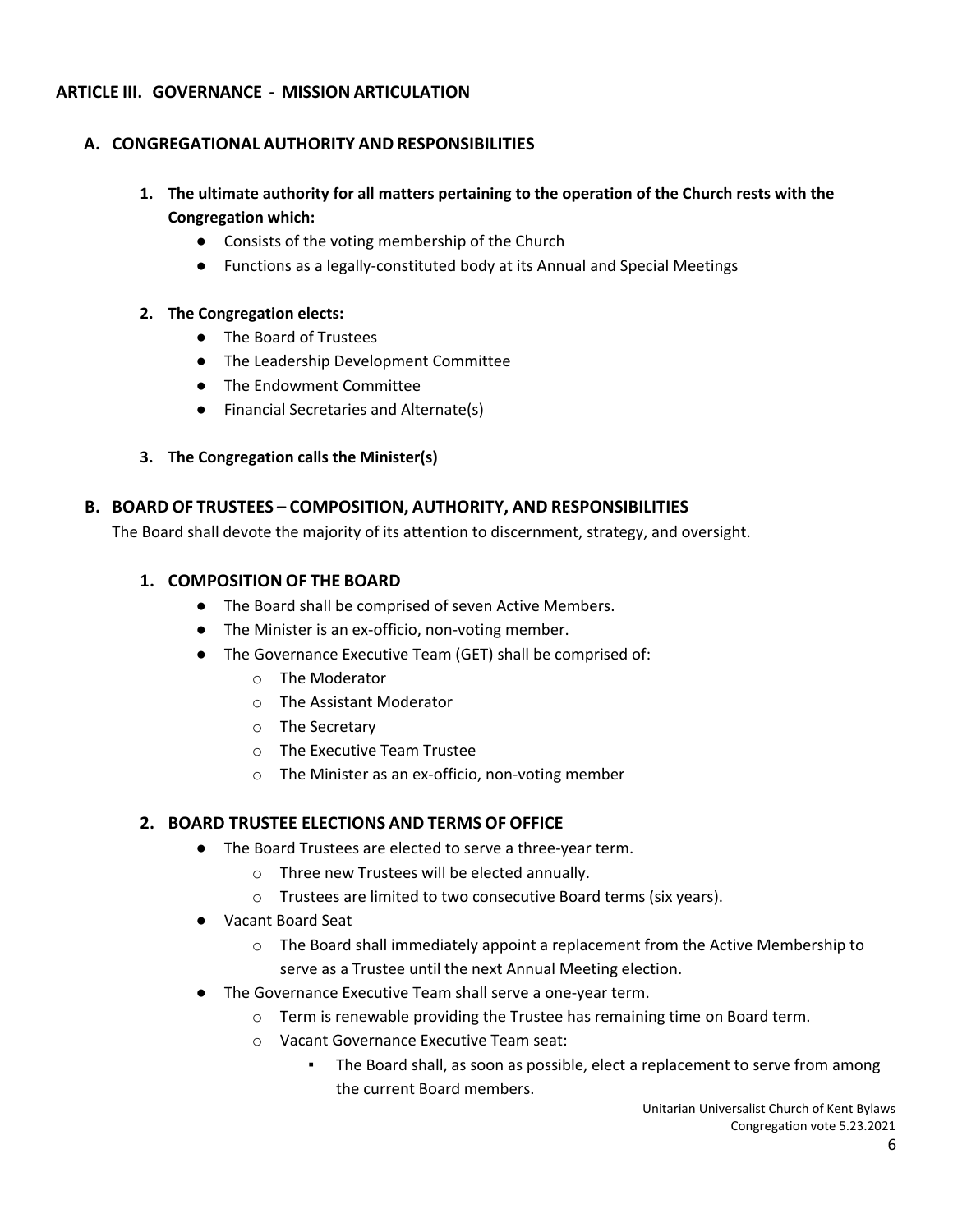- **.** In the event of a Moderator vacancy, the Assistant Moderator shall serve as Moderator until the Board can elect a replacement.
- In the event of an Assistant Moderator or Secretary vacancy, the Executive Team Trustee shall serve as Assistant Moderator or Secretary until the vacancy is filled.

# 3. **BOARD AUTHORITY AND RESPONSIBILITY**

The Board of Trustees, elected by the voting Active Members of the Congregation, acts on their behalf. The Board shall:

- Elect a Governance Executive Team from amongst itself :
	- o Newly-elected Trustees are only eligible for Moderator position if they have served on the Board within the past three years.
- In collaboration with the Leadership Development Committee, appoint Active Members to the following Positions and Committees:
	- o Leadership Development Committee Member
		- An exiting Board Trustee
			- $\Box$  May not include a current Board member
			- To assume position at appointment, for a one-year term
	- o Treasurer
		- To begin training with the current Treasurer on January 1
		- To assume position on July 1
		- For a three-year term, not to exceed two terms
	- o A Past Moderator to the Ministry Executive Team
		- To assume position on September 1
		- For a one-year term, not to exceed three terms
		- Has served as Moderator within the past 5 years
	- o Committee on Shared Ministry (CoSM)
		- To assume responsibilities on September 1
		- For a three-year term, not to exceed two terms
		- In the case of a newly-settled Minister, appoint a member from the Ministerial Search Committee to the CoSM
- Fill vacancies for any elected non-Board positions:
	- o In consultation with the Leadership Development Committee
	- o Appointees will serve until next Annual Meeting.
- Hire an Interim, Developmental, or Contract Minister.
- Enact changes in Membership status
	- o Appoint Members to Emeritus status
	- o Terminate Memberships
	- o Reinstate Memberships
- Certify Active Membership count
- The Board shall discern, articulate, and monitor compliance with the Church's Mission, Vision, and Covenant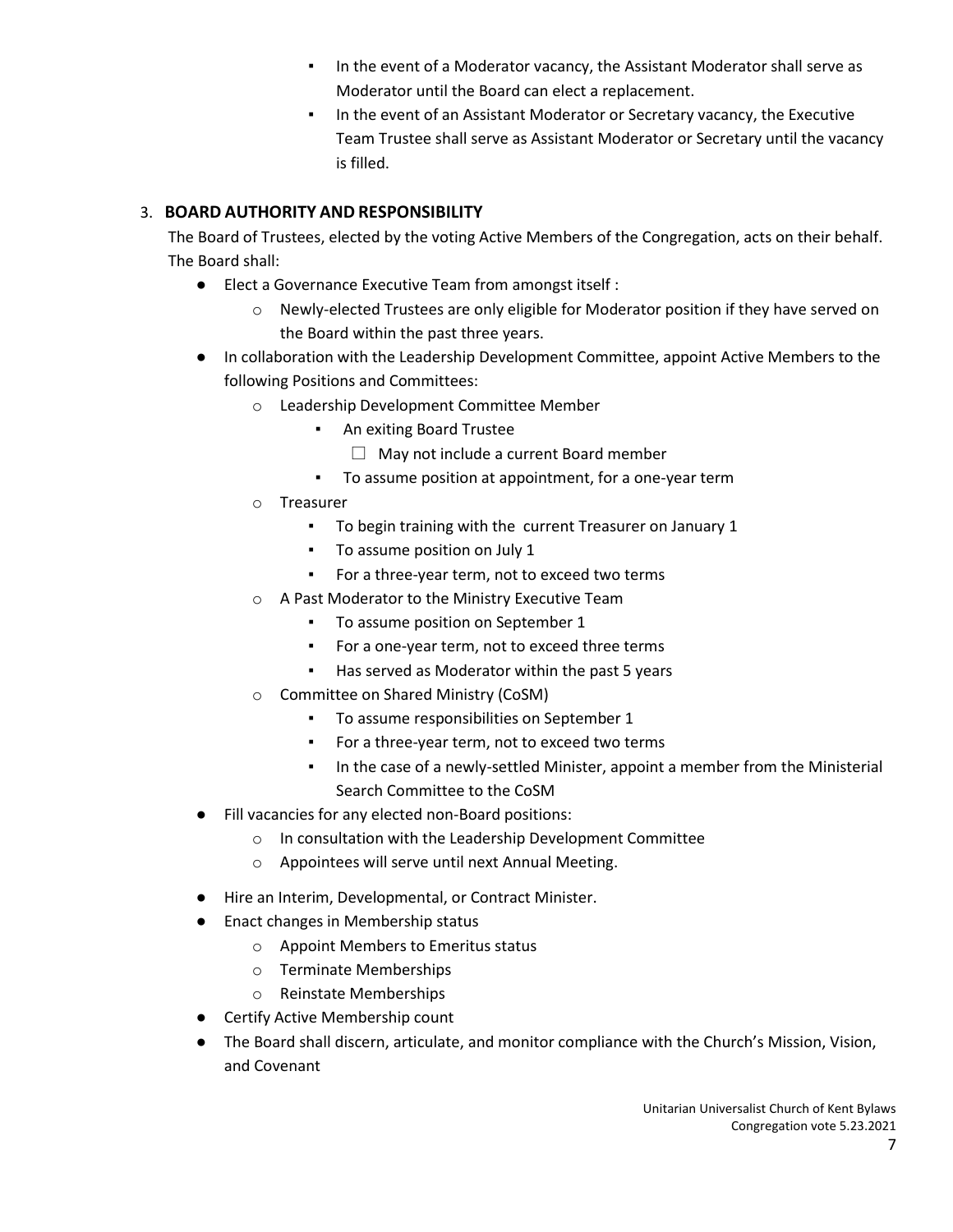- $\bullet$  The Board shall assume fiduciary<sup>2</sup> responsibility for the Church
- The Board shall work closely with the Ministry Executive Team (MET)
- The Board shall assess and represent the will of the Congregation
- The Board shall, as deemed necessary, create, appoint, and empower Action Teams<sup>3</sup>.
- The Board shall monitor and evaluate the Congregation's Leadership
- The Board shall operate as a unit
	- $\circ$  The Moderator and/or Minister have the authority to function as agents of the Church in special circumstances.
	- $\circ$  The Governance Executive Team has authority to respond quickly when immediate action is required.
		- Any emergency action taken by the Governance Executive Team is binding unless reversed by the Board as a whole.
	- $\circ$  Individual Board Members have no authority to make decisions or act unilaterally.
- The Board shall reserve the right to remove a Trustee by two-thirds vote of the Board for:
	- o Failure to fulfill Board duties and obligations
	- o Serious violation of the Board Covenant

## **4. BOARD TRUSTEE RESPONSIBILITIES**

## ● **DUTIES OF THE MODERATOR**

The Moderator shall serve as Chief Governance Officer of the Congregation and shall bear overall responsibility with the Board for leading the governance of the Church.

The Moderator shall:

- o Be elected by the Board from its current membership
- o Call meetings, establish agendas, and preside at official meetings of the Congregation, Board, and Governance Executive Team
- o Prepare and submit an annual report to the Congregation
- $\circ$  In consultation with the Minister, act as an official Church representative to the community
- $\circ$  As an agent of the Church, have the authority to obligate the Church contractually as approved by the Board or the Active Membership
- o Ensure faithful compliance with the Bylaws in all operations of the Congregation and Board
- o Participate in the regular review of the Minister

# ● **DUTIES OF THE ASSISTANT MODERATOR**

The Assistant Moderator shall:

- o Be elected by the Board from its current membership
- o Assist the Moderator in their duties
	- Act for the Moderator in case of absence or inability to preside

<sup>&</sup>lt;sup>2</sup> Fiduciary –"the duty of care of financial, human, and material resources through delegation, oversight, and evaluation" (Hotchkiss)

 $3$  A temporary team charged with completing a specific task.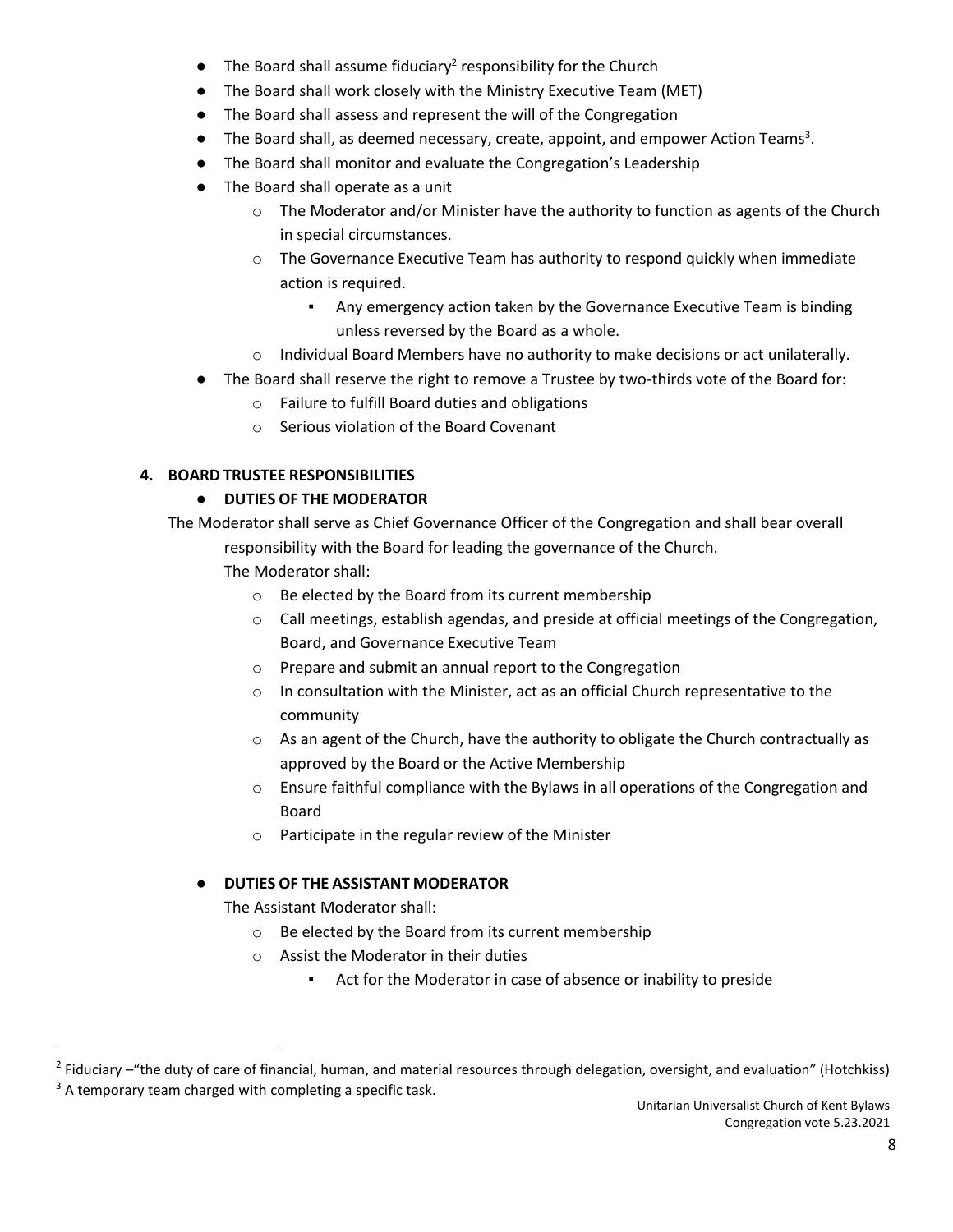**.** In case of a Moderator vacancy, act until a new Moderator is elected by the Board

## ● **DUTIES OF THE BOARD SECRETARY**

The Board Secretary shall:

- o Be elected by the Board from its current membership
- $\circ$  Take, disseminate, and maintain minutes for all official meetings of the Board and Congregation
- o Provide notification of elections or appointments to Church leadership roles
- o Handle Board correspondence

#### ● **DUTIES OF THE GOVERNANCE EXECUTIVE TEAM TRUSTEE**

The Governance Executive Team Trustee shall:

- o Be elected by the Board from its current membership
- o Act as the temporary Assistant Moderator or Secretary in case of vacancy:
	- Until elected Assistant Moderator or Secretary resumes duties
	- Or until new Assistant Moderator or Secretary is elected

#### ● **DUTIES OF THE AT-LARGE BOARD TRUSTEES**

The At-Large Board Trustees shall bear responsibility with the Governance Executive Team for leading the governance of the Church. At-Large Trustees shall:

- o Accept tasks as delineated in the Bylaws
- o Carry out tasks as delegated by the Moderator

#### **ARTICLE IV. MINISTERS**

#### **A. THE SETTLED MINISTER<sup>4</sup>**

**1. THE SETTLED MINISTER, HEREINAFTER REFERRED TO AS "THE MINISTER," IS CALLED BY THE CONGREGATION.**

#### **2. CALL OF A NEW MINISTER**

- At an Annual or Special Meeting, the Congregation shall elect a Ministerial Search Team from the Active Members of the Church.
- At a Special Meeting, the Ministerial Search Committee, in accord with UUA guidelines, will present a Ministerial Candidate
	- $\circ$  Who is in Full Fellowship<sup>5</sup> with, or in the process of obtaining Fellowship with the UUA

 $4$  A minister called to a permanent position by a congregation.

<sup>&</sup>lt;sup>5</sup> Full Fellowship is granted to a minister who previously was in Preliminary Fellowship for at least three years and who received three satisfactory renewals and has been deemed by the UUA Fellowship Committee to be an appropriate candidate for Final Fellowship. Preliminary Fellowship is granted to a candidate who has completely fulfilled all requirements for Fellowship to the satisfaction of the UUA Ministerial Fellowship Committee.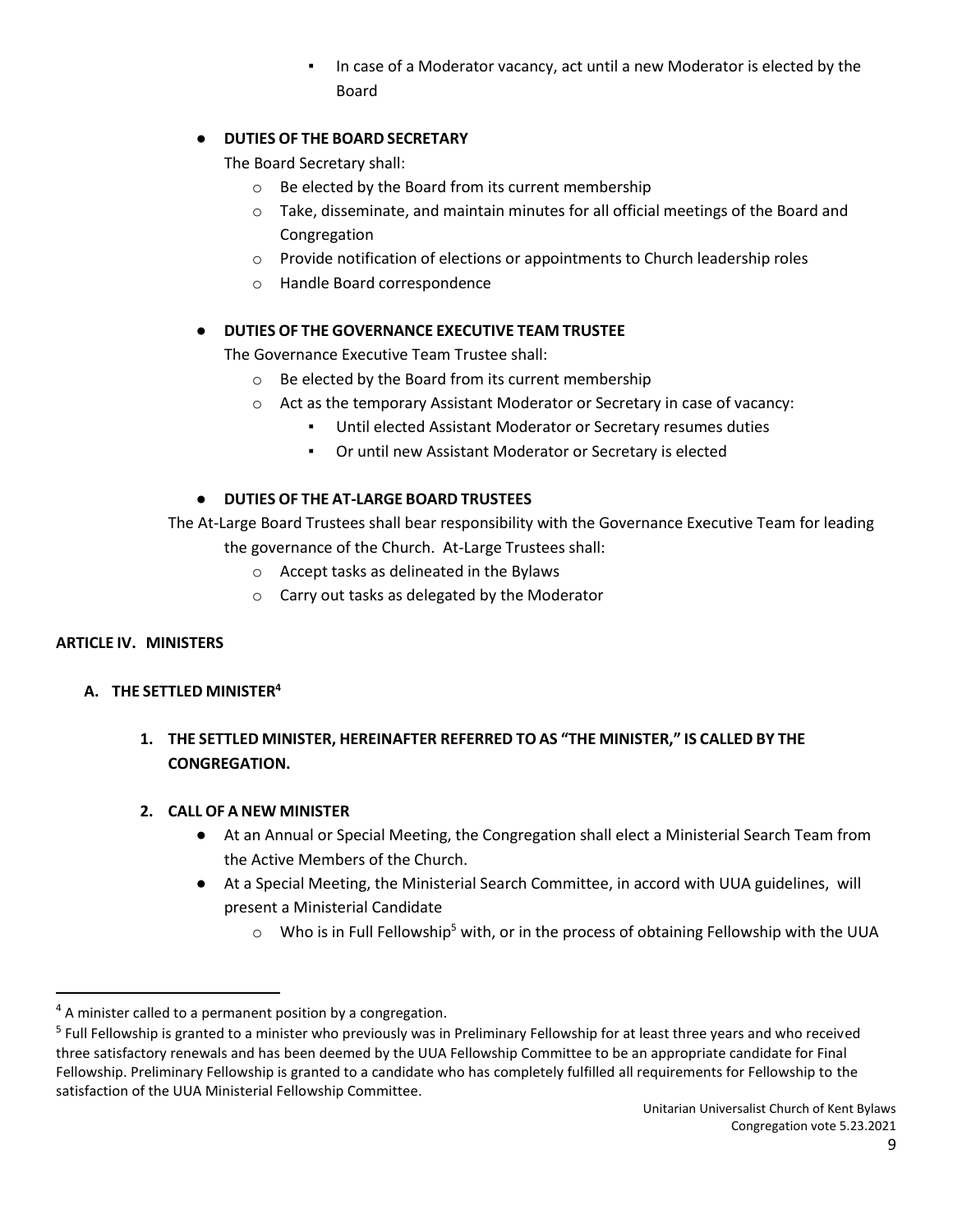● The Ministerial Candidate must be approved by a super-majority vote of at least eighty-five percent of the Active Members in attendance and those who have submitted Absentee Ballots.

# **3. ROLE AND AUTHORITY OF THE MINISTER**

- Tenure and specific duties of the Minister shall be governed by agreement between the Minister and the Board on behalf of the Congregation.
- The Minister shall lead and direct the spiritual and programmatic work of the Church
	- o Through shared ministry
	- $\circ$  Through Freedom of the Pulpit<sup>6</sup>
	- o With fidelity to the Mission, Vision, and Covenant of the Church
- The Minister shall lead and direct the administrative and management processes of the Church including:
	- o Serving as Chief Executive Officer
		- As an agent of the Church, has the authority to obligate the Church contractually as approved by the Board or Membership
	- o Serving as the head of the Staff team
		- Ensuring that Staff efforts are directed towards fulfilling the Congregation's Mission and Vision
		- Overseeing Staff compliance with all Church policies
	- o Serving as an ex-officio, non-voting member of:
		- The Board
		- All Ministry, Program, and Standing Committees and Action Teams with the exception of the Interim-Minister Search Committee and Ministerial Search Committee
	- o Chairing the Ministry Executive Team (MET)

# **B. AFFILIATED COMMUNITY MINISTER**

An Affiliated Community Minister serves a ministry in the community and has been educated and ordained by a suitably credentialed and recognized denomination or credentialed ordaining body. At the recommendation of the minister, the Board shall determine if a candidate for Affiliated Community Minister has been suitably educated and ordained and has the capacity to serve the community in ministry.

- At an Annual or Special Meeting, an Affiliated Community Minister Is approved by a supermajority eighty-five percent vote of the Active Members in attendance and by those who have submitted Absentee Ballots.
- The tenure and specific duties of the Affiliated Community Minister shall be governed by agreement between the Settled Minister and the Board on behalf of the Congregation.

# **C. INTERIM, DEVELOPMENTAL, AND CONTRACT MINISTERS**

Transitional Ministers who serve a limited term (See UUA guidelines.)

● Hired by the Board

 $<sup>6</sup>$  The Minister speaks the truth as he/she understands it.</sup>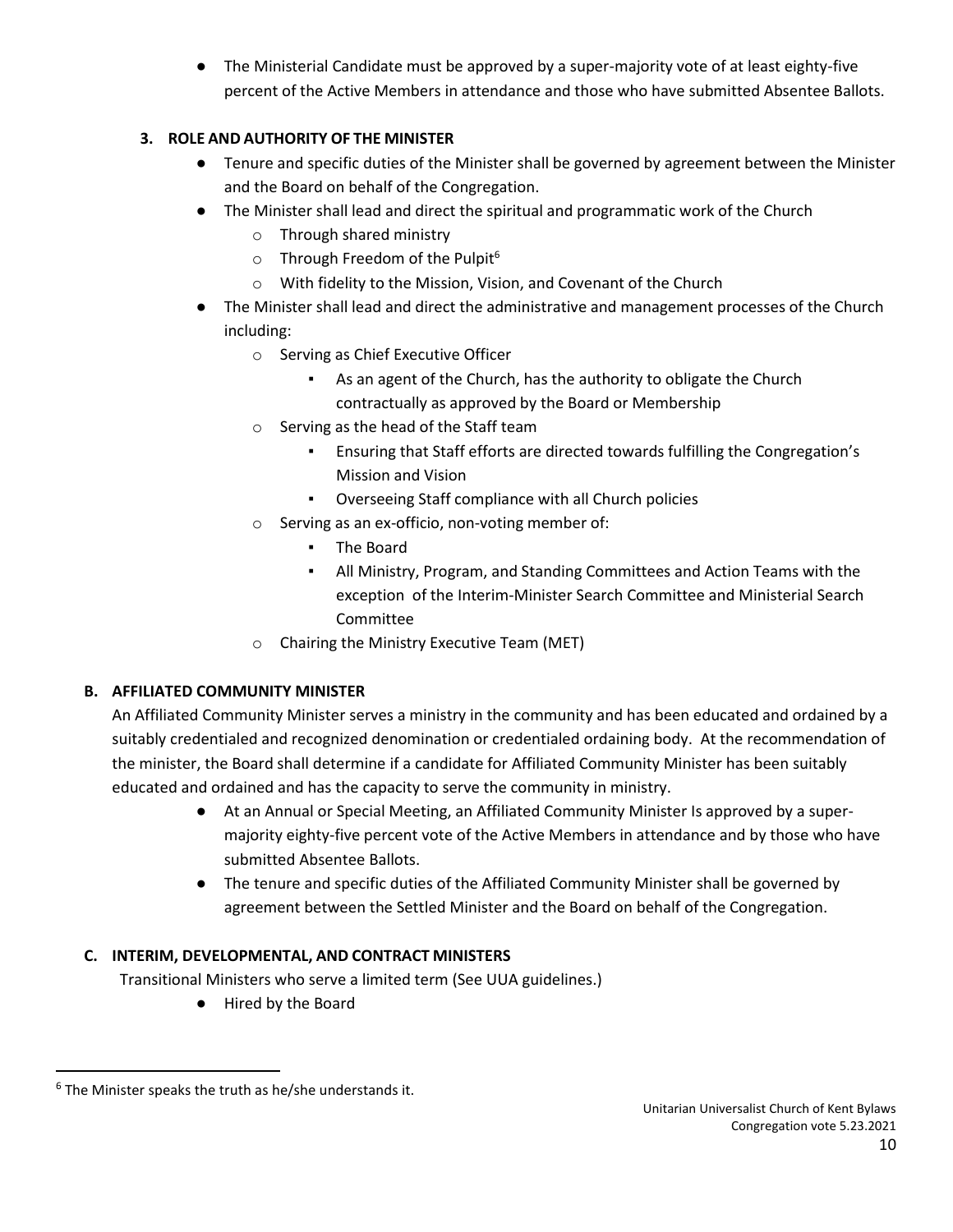## **D. INTERN MINISTER**

An Intern Minister is in aspirant<sup>7</sup> or candidate<sup>8</sup> status with the UUA Fellowship Committee

● Hired by the Board

## **E. EMERITUS MINISTER**

A retired minister who is in good standing with the UUA

Designated by eighty-five percent super-majority vote of the Active Members at a Special or Annual Meeting

#### F. **COMMISSIONED LAY LEADER(S)**<sup>9</sup>

- At an Annual or Special Meeting, a Commissioned Lay Leader (CLL) is approved by a simple majority of fifty-one percent of the Active Members in attendance and by those who have submitted Absentee Ballots.
- The tenure and specific duties of the Commissioned Lay Leader shall be governed by agreement between the Settled Minister and the Board on behalf of the Congregation.
- Dismissal of Commissioned Lay Leader(s)
	- $\circ$  In the event of performance concerns of Commissioned Lay Leader(s), they may be invited to engage in mediation. The Minister and Committee on Ministry must be informed of the intent to call a meeting for dismissal.
	- $\circ$  Dismissal requires a simple majority of fifty-one percent of the Active Membership in attendance at a Special or Annual Meeting and by those who submit Absentee Ballots.

#### **G. DISMISSAL OF A MINISTER(S)**

- Ministers hired by the Board can be dismissed by the Board.
- In the event of performance concerns, Ministers called by the Congregation may be invited to engage in mediation in consultation with the Unitarian Universalist Association and/or the Unitarian Universalist Ministers Association.
- The Minister and Committee on Ministry must be informed of the intent to call a meeting for dismissal.
- Refer t[o meeting requirements for a Dismissal of a Minister.](#page-3-0)

#### **ARTICLE V. MINISTRY – MISSION IMPLEMENTATION**

## **A. MINISTRY EXECUTIVE TEAM – COMPOSITION, AUTHORITY, AND RESPONSIBILITIES**

The Ministry Executive Team (MET) shall devote the majority of its attention to the day-to-day management and administration of the Church's ministries.

 $^7$  An individual who has completed the initial steps to pursue Ministerial Fellowship with the Unitarian Universalist Association Fellowship Committee.

<sup>&</sup>lt;sup>8</sup> An individual who is in the process of pursuing Ministerial Fellowship with the Unitarian Universalist Association Fellowship Committee.

<sup>&</sup>lt;sup>9</sup> A Commissioned Lay Leader is an Active Member who has successfully completed the certification process through the Unitarian Universalist Association.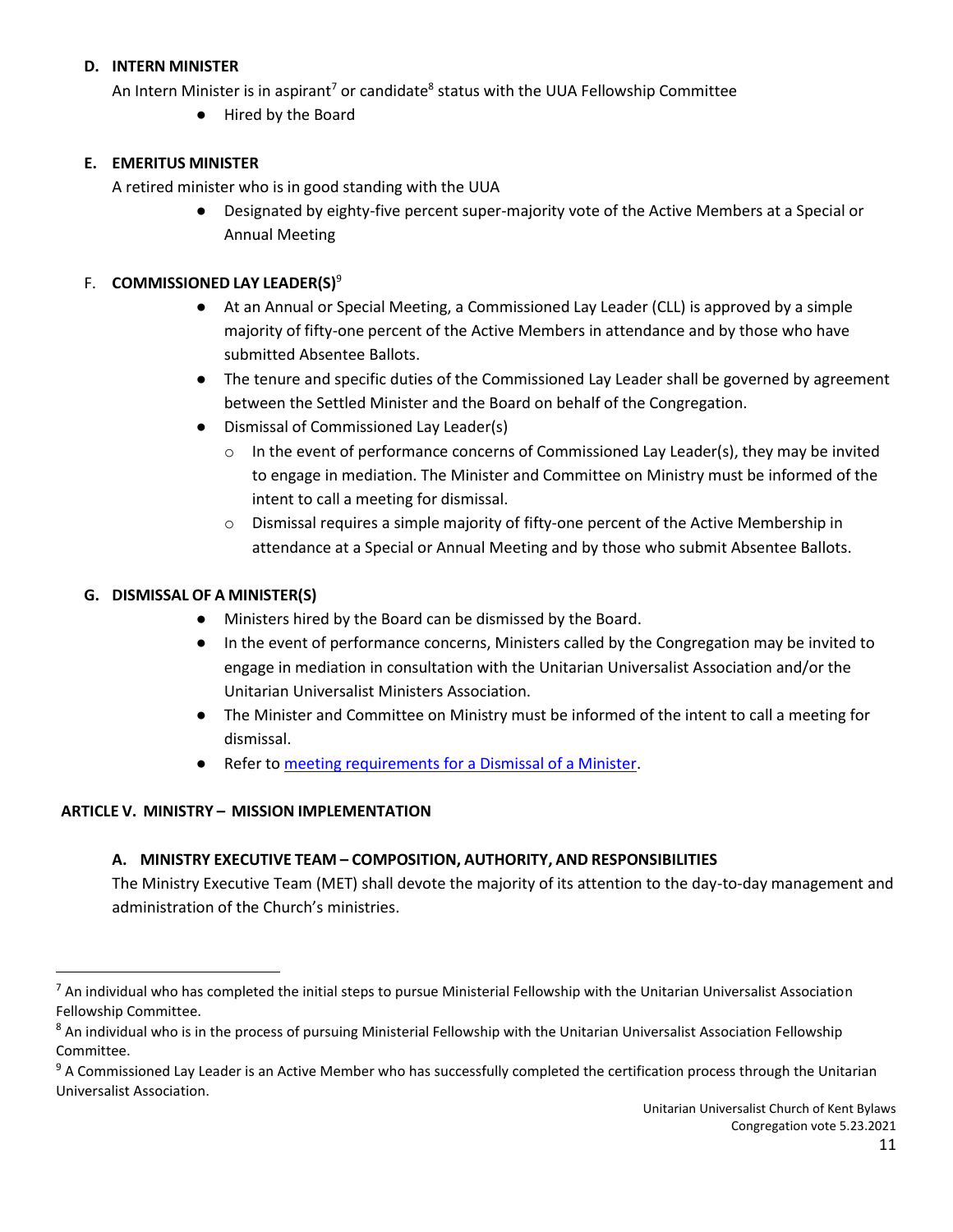## **1. COMPOSITION OF THE MINISTRY EXECUTIVE TEAM (MET)**

- The MET shall be comprised of:
	- o The Minister
	- o The Board-appointed Treasurer
	- o The Board-appointed Past-Moderator
	- o The Congregational Administrator

# **2. MINISTRY EXECUTIVE TEAM (MET) AUTHORITY AND RESPONSIBILITIES**

- The MET shall:
	- o Support the Mission, Vision, and Covenant of the Church
	- o Provide professional leadership to the Church
- The MET shall supervise the day-to-day business of the Church, including:
	- o Monitor and evaluate program areas:
	- o Monitor and evaluate all communication processes.
	- o Work in collaboration with the Coordinators
	- $\circ$  In collaboration with the Personnel Coordinator, make staffing decisions including hiring and dismissal.
	- o In collaboration with the Personnel Coordinator, make recommendations to the Board to grant Emeritus status for retired professional staff.
	- $\circ$  Review and respond to requests from Coordinators and/or a group of Active Members for the formation of Action Team(s)
- The MET's fiscal responsibilities include:
	- $\circ$  In collaboration with the Finance Committee, creating a draft budget based on the Board's vision-based fiscal year priorities
		- Presenting draft budget to the Board for endorsement
	- o Approving necessary unbudgeted expenses not to exceed an annual total of one percent of the current fiscal year budget
	- o Ensuring an annual Operating Budget Campaign occurs

# **B. COMMITTEES AND TEAMS ELECTED BY THE CONGREGATION**

All Committees elected by the Congregation shall:

- Be comprised of three to five Active Members, to serve a three-year term, not to exceed two terms
- Submit an annual report to the Congregation
- Support Mission, Vision, and Covenant

# **1. LEADERSHIP DEVELOPMENT COMMITTEE**

The Leadership Development Committee shall:

- Be elected at the Annual Meeting
	- o Shall include an exiting Board Trustee for a one-year term
- Provide opportunities and/or information for Leadership Development to the congregation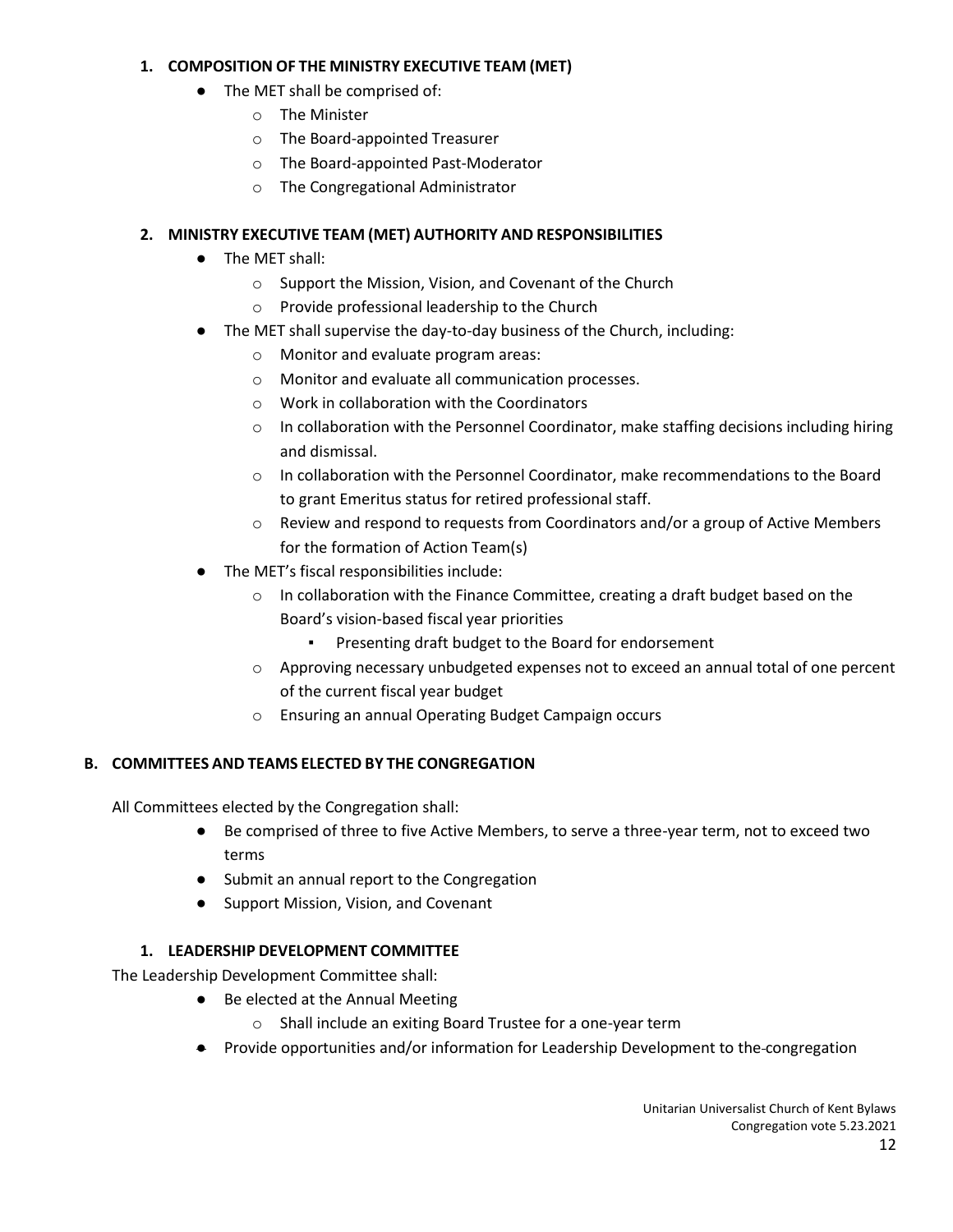- Implement a process to identify, equip, and connect Active Members with congregational leadership roles.
- Provide a slate of Board-endorsed candidates for all Congregation-elected positions and committees
	- o At the Annual Meeting
	- o Including:
		- Board of Trustees
		- Leadership Development Committee
		- Endowment Committee
		- Financial Secretaries and Alternate(s)
		- Ministerial Search Team (as needed)
- Provide a slate of candidates to the Board for the following Board-appointed positions and committees:
	- o Board-Appointed Coordinators
	- o Past-Moderator to the Ministry Executive Team
	- o Board-Appointed Committees
	- o Treasurer

# **2. ENDOWMENT COMMITTEE**

The Endowment Committee is charged with overseeing and managing Endowment Funds(s) intended for the long-term benefit of the Church. The Endowment Committee shall:

- Be elected at the Annual Meeting
- Meet at least twice annually
- Solicit and receive gifts in accordance with the Gift Acceptance Policy

# **3. FINANCIAL SECRETARIES AND ALTERNATE(S)**

The Financial Secretaries and Alternate(s) shall:

- Be elected at the Annual Meeting
- Work in collaboration with the Treasurer and Bookkeeper
- Receive, process, and record all donations
- Make a weekly bank deposit

# C. **BOARD-APPOINTED LEADERSHIP POSITIONS WITH CORRESPONDING RESPONSIBILITIES**

# **1. TREASURER**

The Church Treasurer shall:

- Be appointed by the Board of Trustees to serve a three-year term
	- o Limited to two consecutive terms (six years)
- Have oversight responsibilities for the Church's finances
- Serve on the Finance Committee
- Have oversight responsibility for elected volunteer financial positions
	- o Financial Secretaries and Alternate(s)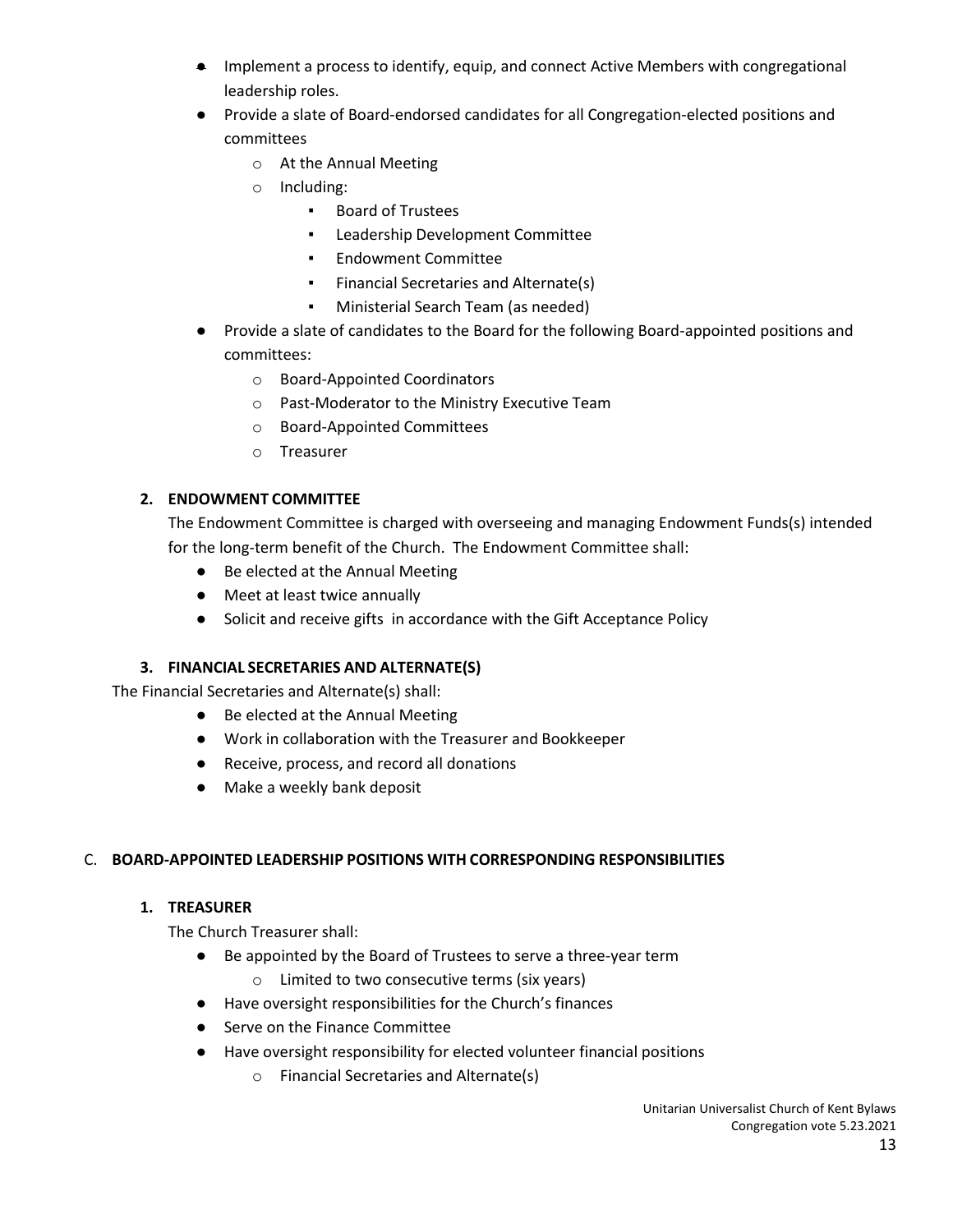- Serve as a liaison between the Board and financial committees
- Serve on the Ministry Executive Team
- Work in collaboration with the Bookkeeper
- Participate in the preparation of the annual budget
- Report monthly to the Board
- Report to the Congregation as needed including:
	- o Preparing a fiscal year report for the Annual Meeting
	- o Preparing pledge/donation statements

## **D. BOARD-APPOINTED COMMITTEES AND CORRESPONDING RESPONSIBILITIES**

Board-Appointed Committees shall:

- Be comprised of three to five Active Members
	- o Serve a three-year term, not to exceed two terms
- Submit an annual report to the Congregation

# **1. COMMITTEE ON SHARED MINISTRY**

The Committee on Shared Ministry (CoSM) shall:

- provide a representative to participate in the regular review of the Minister
	- o Annual review for a newly-settled Minister for the first three years or the duration of a Minister's status in Preliminary Fellowship, whichever is longer
	- o Biennial review of an established Minister beginning in his/her fourth year or after receiving Fellowship
- Monitor and nurture the health of the Church's shared ministries
- Select an evaluation tool to be used by the Board to conduct an assessment of how the Congregation is living into its Mission
- Provide oversight to cultivate open and appropriate Church-wide communication
- Prepare and submit a slate of CoSM candidates to the Board to fill vacancies
- In the case of a newly-settled Minister, include a member of the Ministerial Search Team
	- o Appointed by the Board to the CoSM

## **ARTICLE VI. BYLAWS REVISIONS**

Bylaw revisions require approval at an Annual or Special Meeting.

## **ARTICLE VII. ACQUISITION OR DISPOSAL OF REAL PROPERTY**

A. Any acquisition or disposal of real property<sup>10</sup> requires, at an Annual or Special Meeting, an affirmative supermajority vote of seventy-five percent of those in attendance and who have submitted Absentee Ballots.

# **ARTICLE VIII. DISSOLUTION OF THE CHURCH**

 $10$  A sublet of land that has been legally defined.